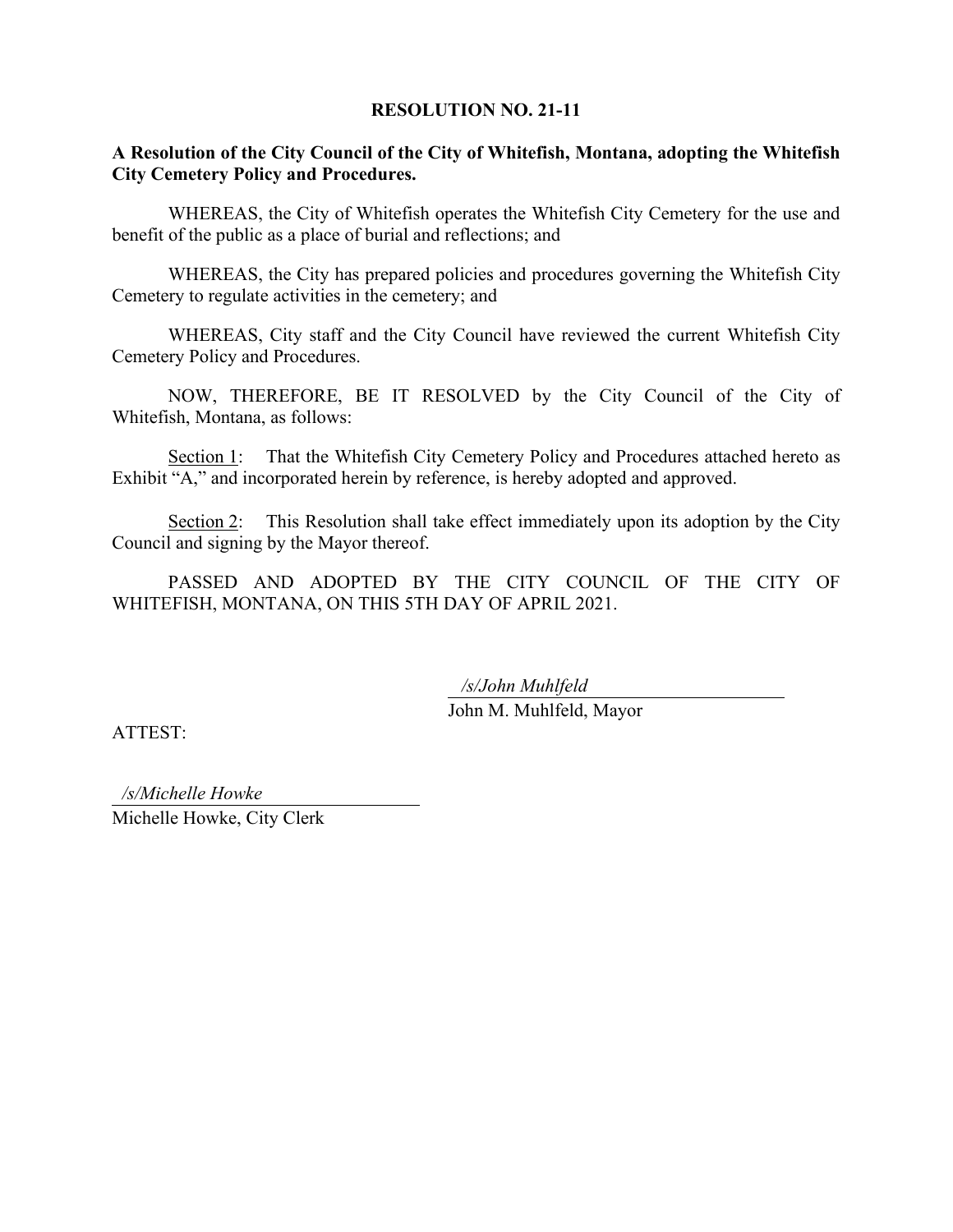### CITY OF WHITEFISH

#### CEMETERY POLICIES AND PROCEDURES

These regulations adopted by Whitefish City Council on April 5, 2021 regulate the use of the Whitefish Cemetery by the public. These regulations may be amended or superseded by new rules and regulations adopted by the City Council. All lot purchasers and persons using the cemetery shall comply with these regulations and any amendments thereto or subsequent rules and regulations.

These rules and regulations are adopted for the purpose of providing an attractive and safe cemetery grounds and to maintain the integrity and beauty of the cemetery while allowing for the expression of respect, grief, and loss for those that are interned therein.

### **LOT OWNERSHIP AND PRIVILEGE**

1. Nature and Extent of Rights Acquired: Upon payment of the purchase price of a space, the purchaser acquires the rights of burial in said space, subject to the policies and procedures of the cemetery.

The City retains title to the cemetery property. A burial certificate will be issued to each purchaser after fees are paid in full.

2. Descent and Inheritance of Burial Rights: Burials by or of heirs, after the original parties named on burial certificates are deceased, requires the permission of living heirs, in writing.

City of Whitefish shall, in no way, be held responsible for failure to properly determine the legal successor ship of the said space owner.

The heirs are entitled to the same use of the space as the original owners and are bound by the same policies and procedures.

3. Transfer of Burial Rights: Owners of burial certificates may transfer their burial rights to other parties. Record of the transfer shall be provided in writing to the City Clerk. The files located in the City Clerk's office are to be considered the correct record. Any discrepancy between the City Clerk's files and the certificate of burial rights will be considered a clerical error. The City reserves the right to recall, correct and reissue certificates.

4. Re-Sale/Re-Purchase: Only the City of Whitefish may re-purchase any unused grave, or columbarium niche that the original owner wishes to sell. Third party sales are prohibited. The City of Whitefish shall repurchase the unused location for the original purchase price. For repurchase, the City of Whitefish shall require the following information be presented as evidence of ownership to the City.

a. Original Ownership/Assignment Documents. The original document of ownership or title evidencing the ownership of the said location issued at the time of sale must accompany the written, notarized request for the following: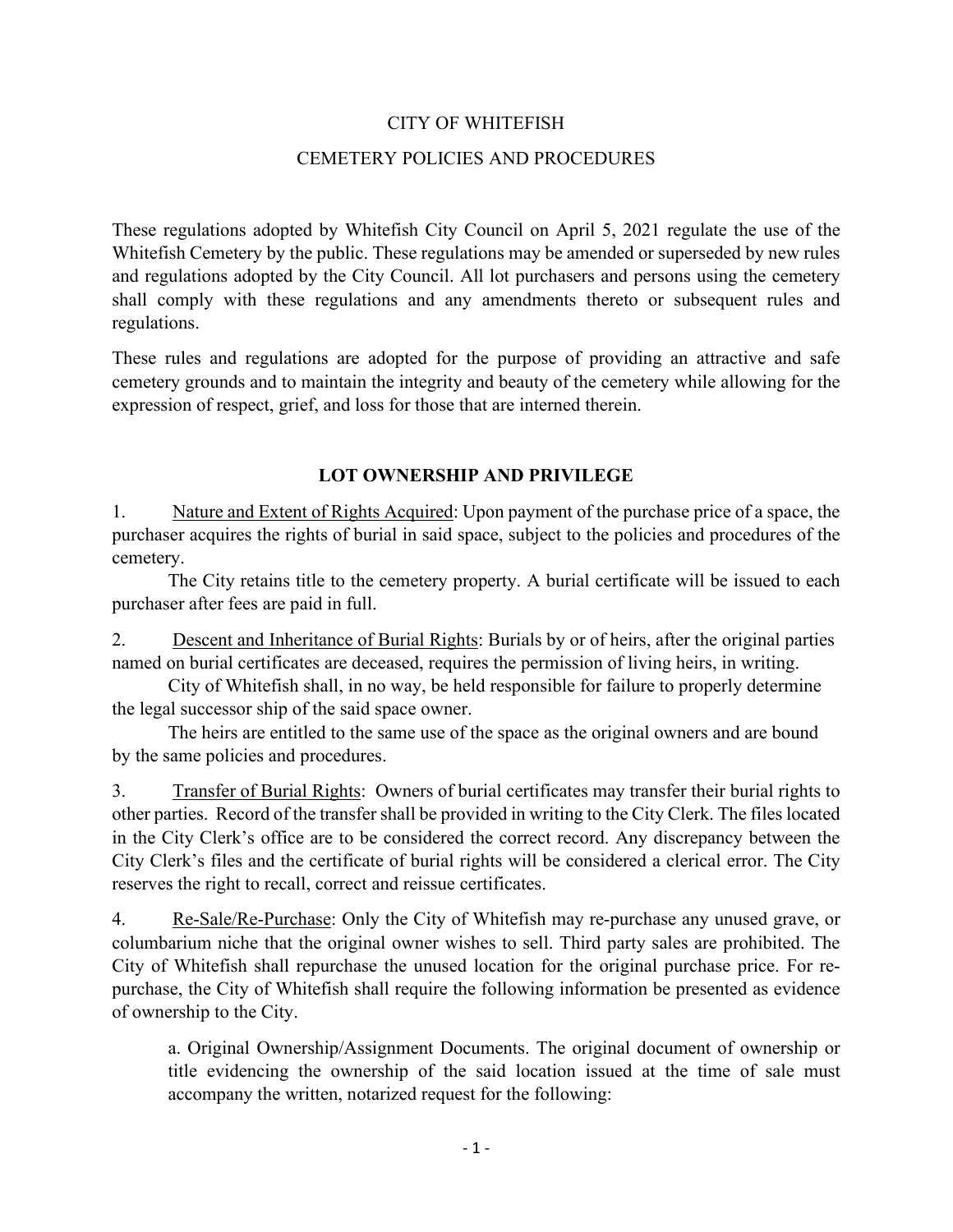- Written grave assignment(s) which are required to be on file in the City Clerk's Office.
- Original "Deed" or "Bill of Sale" document from the original purchaser of the grave(s) or columbarium niche noting location.
- Heirs must have legal grave assignment documents showing that heirs have a legal right to the "right to inter" in the grave(s), or columbarium niche.

b. Will/estate. Heirs must be identified recipients called out in a will or estate by a legal document in writing that states the grave assignment(s) to heirs, including the following legal documentation:

- Original burial certificate document and/or a conveyance of assignment.
- Grave location.
- Legal document showing grave assignment(s) in the will or estate for heirs to use.
- If there are no legal documents showing grave assignments, the grave(s) must remain unused indefinitely.

# ORNAMENTATION & BEAUTIFICATION

All decorations must be contained within the headstone collar; those that are not will be removed. City is not responsible for broken, damaged, or stolen materials.

1. Planting of flowers, trees, and shrubs: Prior to planting flowers, trees or shrubs in the cemetery written permission must be obtained from the City. The City has the right to deny any request for planting flowers, trees, and shrubs.

2. Planting Vegetation: Planting of any vegetation in the cemetery without permission from the City is prohibited. Flowerbeds are not allowed in any part of the cemetery, except for those designated by the City for the benefit of the entire community. Objects used in planting, including but not limited to water cans, flower holders and garden utensils, are the responsibility of the owner to remove from the cemetery and may not be left on the cemetery grounds.

3. Removal of flowers, trees, and shrubs: No person other than cemetery or City staff may remove or prune trees or shrubs within the cemetery grounds unless otherwise permitted or remove or damage any other type of foliage on the cemetery grounds, whether the foliage is wild or cultivated.

4. Ornamentation: Planter boxes, toys, flags, pinwheels, balloons, shells, solar lights and/or decorations which are placed on or around graves or lots that are deemed by the City to be hazardous or to create a maintenance problem will be subject to removal by City staff or grounds crew without notice.

5. Prohibited Material: Glass of any kind including vases, ceramic statutes, terracotta pots, and other breakable decorations.

6. Hanging Objects: Hanging objects from trees in the cemetery is prohibited.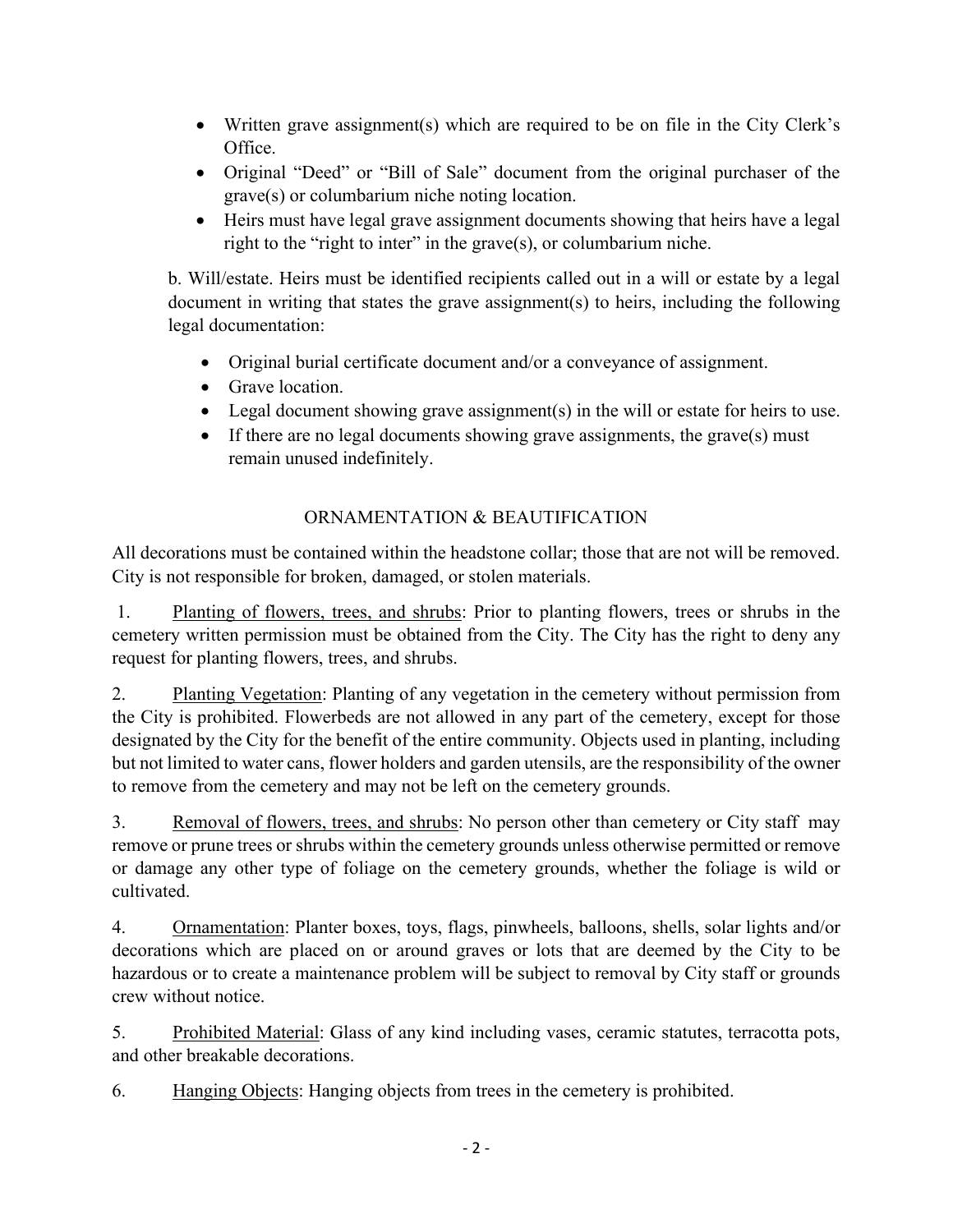7. Fences and Edging: No fence, railing, topping, brick edging, or hedge may be placed beside or around any burial space, except for sections designated by the City.

8. Architectural Structures: No vases, seats, benches, rock works, or other architectural structures may be installed in the cemetery without the written permission of the City Clerk and/or groundskeeper.

9. Cremation Lots: Approved vases will only be allowed in the cremations section of the cemetery. Vases must be of the type that can be returned to a flush position for mowing. Fresh and artificial flowers will be allowed only if they are in approved vases and must be removed when the flowers become wilted or become unsightly as determined by the groundskeeper.

10. Shepherd Hooks and wrought iron arbors: Shepherds hooks must be mounted within the concrete collar of the marker and the curve of the hook must curve in and hang over the memorial. Wrought iron arbors must be contained within the memorial collar and still provide the required 6" mowing strip. No shepherds hooks or wrought iron arbors are allowed in Sections G, or the "Baby" lots of Section D.

## 11. Artificial Flowers**:**

Artificial flowers or decorations may be placed on cemetery grounds during the months of April through October, subject to the following conditions:

a. Any artificial flowers or decorations left in the cemetery may be removed at any time without notice by cemetery staff when the flowers or decorations become unsightly, or a maintenance problem as determined by the Cemetery groundskeeper.

b. Memorial Day: The artificial flowers must be removed within seven (7) days after the official Memorial Day holiday.

c. Exceptions:

- Artificial flowers may be placed on grave sites at the time of internment but must be removed within 14 days after the internment.
- Seasonal flowers may be placed on grave sites at the time of internment but must be removed within 14 days after the internment.
- Thanksgiving, Christmas, and Easter decorations must be removed when they become unsightly or no longer match the season.
- Artificial flowers may be placed on grave sites on the anniversary of death or date of the person interred. The decorations must be removed within seven (7) days of the date of the anniversary.

12. Access: No objects may be placed in the cemetery that restrict access by others through the cemetery or interfere with the maintenance of the cemetery grounds or buildings.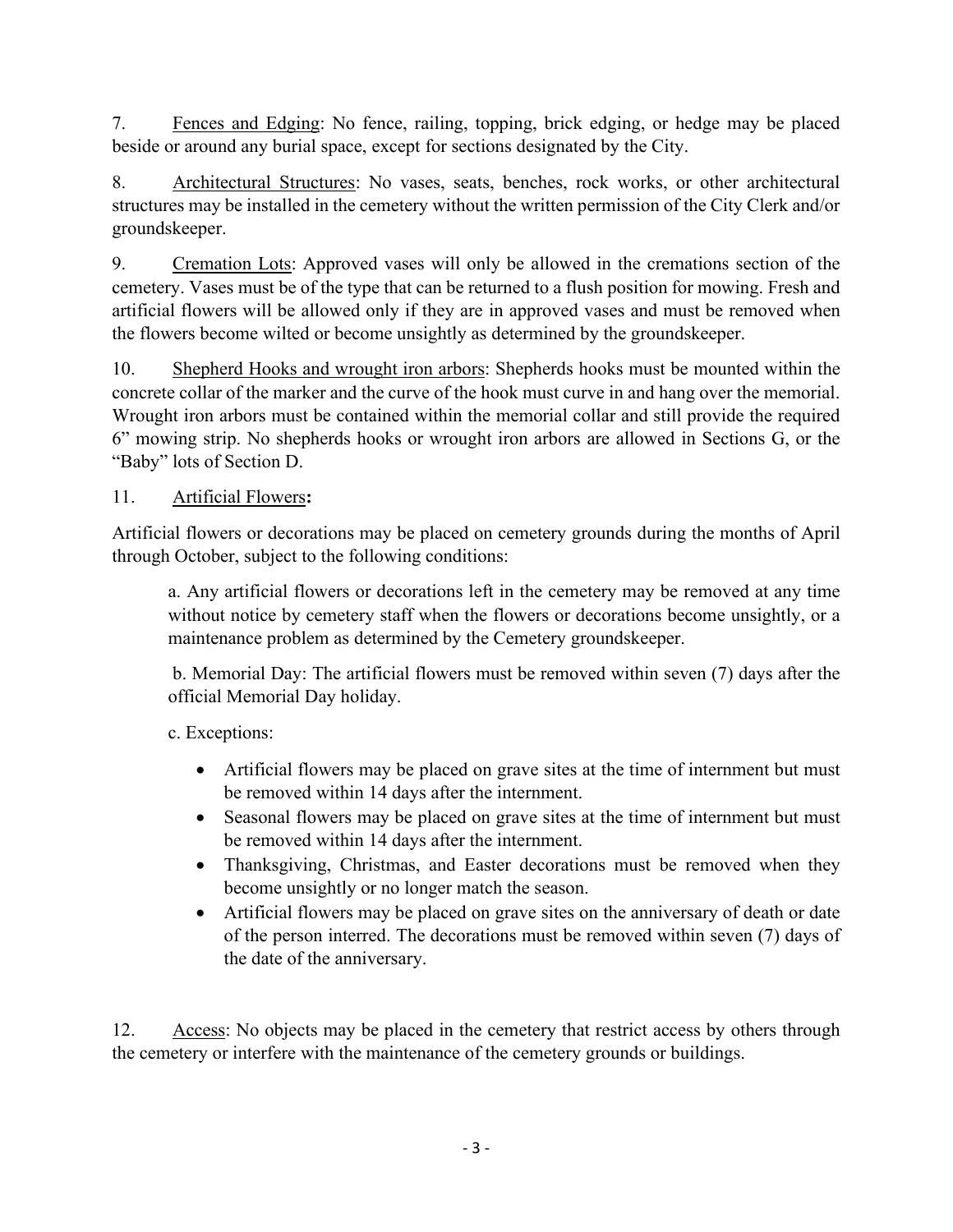13. Removal at Owner's Expense: Any item or vegetation placed in the cemetery that violates these regulations or obstructs the maintenance of the cemetery or detracts from the appearance of the cemetery grounds or buildings will be removed by the City at the owner's expense.

## **MEMORIALS & MONUMENTS**

1. Vandalism and Theft: The City is not responsible for vandalism or theft of memorials/monuments or any other items left in the cemetery.

2. Type of Memorial/Monument: Memorials may be either upright or flush in sections A, B, C, E and F of the cemetery. Memorials in section D require permission for upright or flush by the City Clerk and/or groundskeeper. Memorials in section G and the "Baby" section of D require all flush markers. All memorials in the cremation and Veteran sections must be mounted flush to the ground. Flush memorials will be the only allowable marker for the burial of ashes on an existing grave. No memorials are allowed that are made of wood, concrete, plastic, porcelain, non-durable materials or are homemade. All memorials must be approved by the City Clerk and/or groundskeeper.

3. Columbarium Niche: All niches shall be uniform in engraving and color.

4. Size of Memorial/Monument: All memorial/monuments must conform to the following size limitations: For the purpose of these regulations, the width shall be the dimension of the memorial as it is to be placed on the gravesite measured from one side of the grave to the other. Depth is the dimension of the memorial as it is to be placed on the grave measured from the top (head) of the grave site to the bottom, regardless of the orientation of the grave. All memorials/monuments require approval from the City Clerk and/or groundskeeper.

a. The width of a single lot memorial, including the foundation, may not exceed fifty inches (50") including the 6" mowing strip.

b. The depth of a memorial may not exceed twenty-four inches (24") including the 6" mowing strip.

c. Double lot memorials will be allowed on two adjacent lots. Dimensions will need to be pre-approved by the City Clerk and/or groundskeeper.

d. The height of memorials may not exceed forty-eight inches (48") without prior approval from the City Clerk and/or groundskeeper.

e. No garden paving or patio type block is allowed as an extension of the memorials' collar.

f. Foundations made of concrete must have reinforcement within concrete and be a minimum of 4" in thickness. Both granite and concrete collars must extend a minimum of 6" on all sides of memorial (including vase or other décor).

g. A bench may be used as a grave monument; however, park benches are not allowed. All bench requests must comply with monument guidelines and require pre-approval by the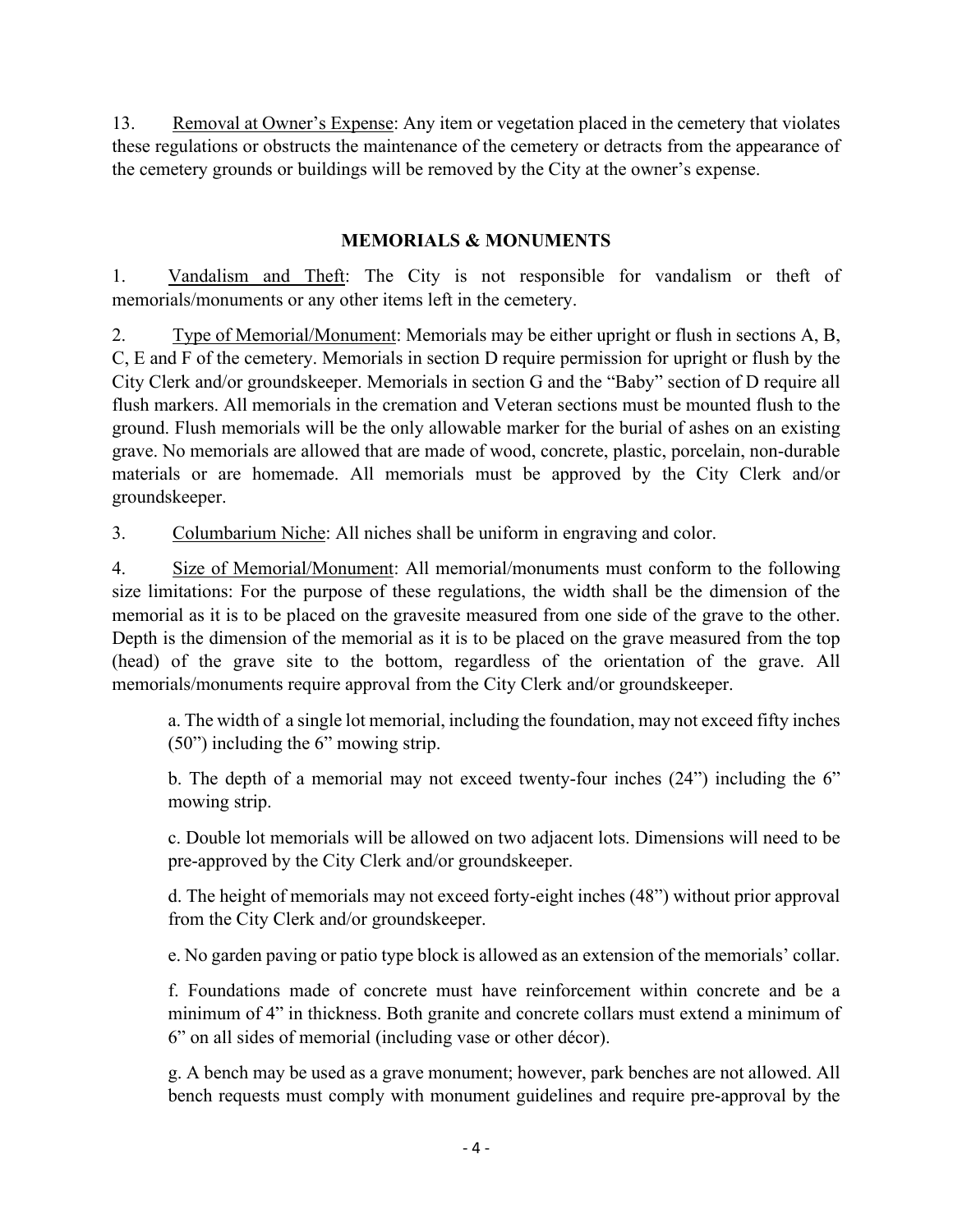City Clerk and/or groundskeeper. A drawing is required that shows the bench design; layout on the foundation and must include all measurements for the bench and foundation.



### **24" by 50" foundation accommodates a 36" monument on a grave**

5. Restrictions: The City shall have authorization to review, approve, or reject any monuments placed or presented for placement on the Whitefish City Cemetery grounds that do not meet the integrity of the Whitefish City Cemetery.

a. Sections of the Whitefish City Cemetery grounds may be designated and reserved by the City for designation of specific types of monuments.

b. Monuments must be placed centered on the grave(s). The monuments must be located on the grave of the decedent as named on the monument with the exception of memorials.

6. Nonconforming Memorials: The City is not responsible for damage to any nonconforming memorials or decorations.

### 7. Memorial/Monuments Installation:

a. All memorials and monuments must have a granite or concrete foundation.

b. No memorial/monument may be placed without prior approval of the City Clerk and/or groundskeeper, and confirmation of the exact plot location.

c. All memorial/monuments must be set by a monument company approved by the City. No monument work is permitted in the cemetery on weekends or holidays or after 3:30 p.m., or the day before Memorial Day, unless prior appointment or approval has been granted by the Cemetery groundskeeper.

d. Memorials will be allowed at the head of the single grave or double lot. Foot markers must be placed flush with the ground at the opposite end of the grave as the memorial.

e. Cremation memorials will be allowed on an existing grave and must be mounted flush with the ground in line with existing head markers.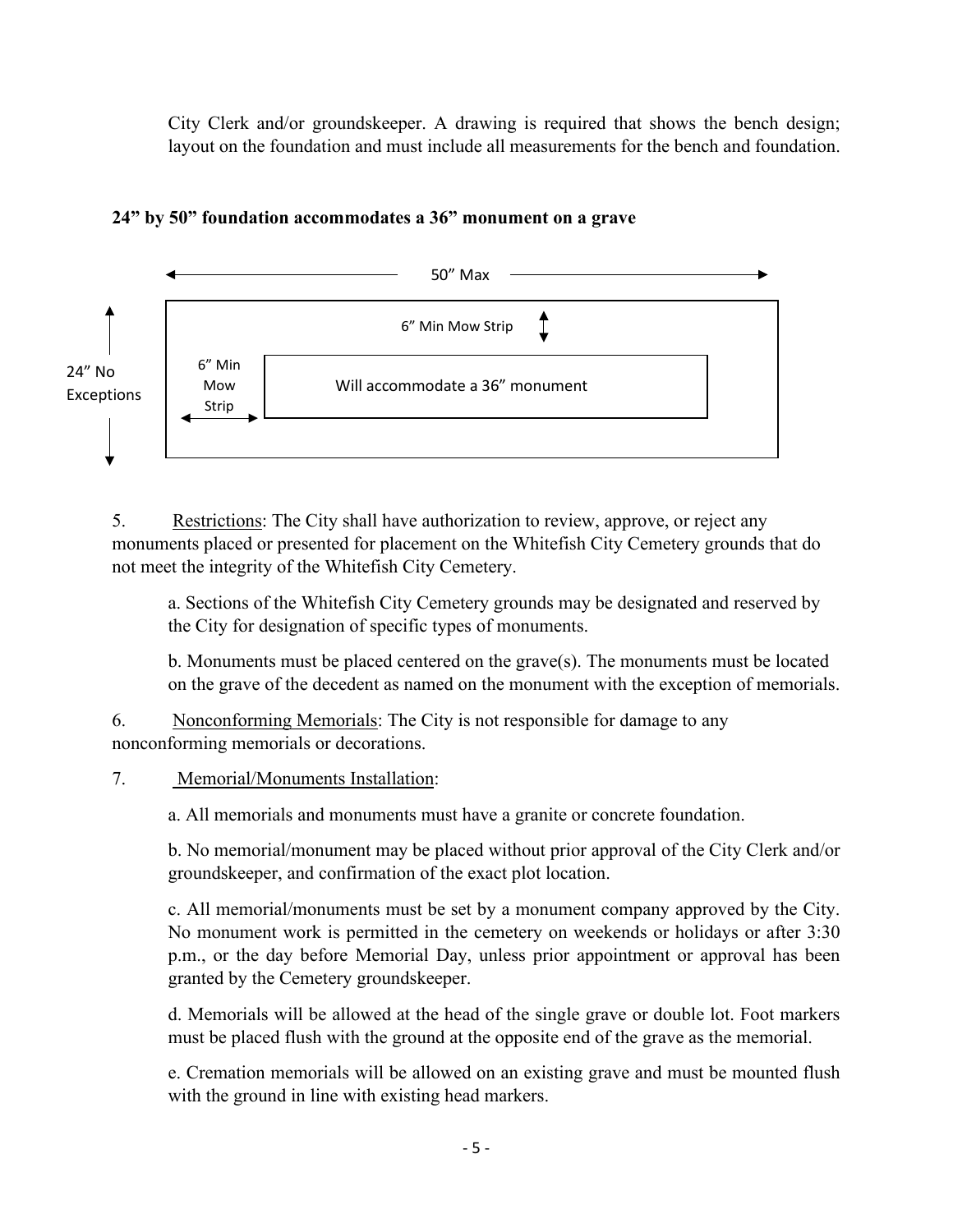#### 8. Removal/Moving of Memorials/Monuments:

a. Memorials/Monuments already installed that impede the opening or closing of a grave will be moved by the cemetery staff at the expense of the owner of the memorial or the surviving family members if the owner is deceased.

b. Memorials/Monuments that become damaged or are a hazard to patrons of the cemetery or cemetery personnel may be either repaired or removed. The owner of the memorial or the owner's surviving family shall be responsible for the cost of the repair or removal if the work is performed by City personnel.

c. Memorials/Monuments placed in violation of these regulations or which interfere must be removed. If a marker has to be removed by the City, the cost of the removal will be assessed against the company illegally placing the memorial or legal lot owner.

#### 9. Temporary Markers:

a. One temporary memorial may be placed on the grave site for a maximum of one (1) year pending the installation of a permanent memorial/monument.

b. The temporary memorial must be removed at the time the permanent marker/monument is installed.

c. Temporary memorials will not be replaced or repaired by the City if damaged or destroyed by routine maintenance.

d. Temporary memorials must meet the cemetery or funeral industry standards and cannot be made of wood, concrete, plastic, porcelain, non-durable materials; or homemade. All temporary memorials must be inspected through the City Clerk and/or groundskeeper.

10. Cleaning and Repair: Maintenance and cleaning of a memorial/monument is the responsibility of the lot owner and not the responsibility of the City of Whitefish.

### **INTERMENT/INURNMENT**

1. Notice: Two (2) working days' notice must be given to the cemetery and confirmation received from the City Clerk for the opening and closing of a grave. Notice must be given during regular business hours of the City and may not be left on the answering machine or other electronic devices.

2. Grave Opening: Grave openings and closing may only be done by employees of the City.

3. Disinterment: No disinterment shall take place without presenting the property units as required by the state of Montana and arrangements for the disinterment made with the cemetery at least one week prior to the disinterment.

a. Damage during Disinterment: The City will not assume any responsibility for damages to cremation containers or caskets during disinterment and reburial. The party requesting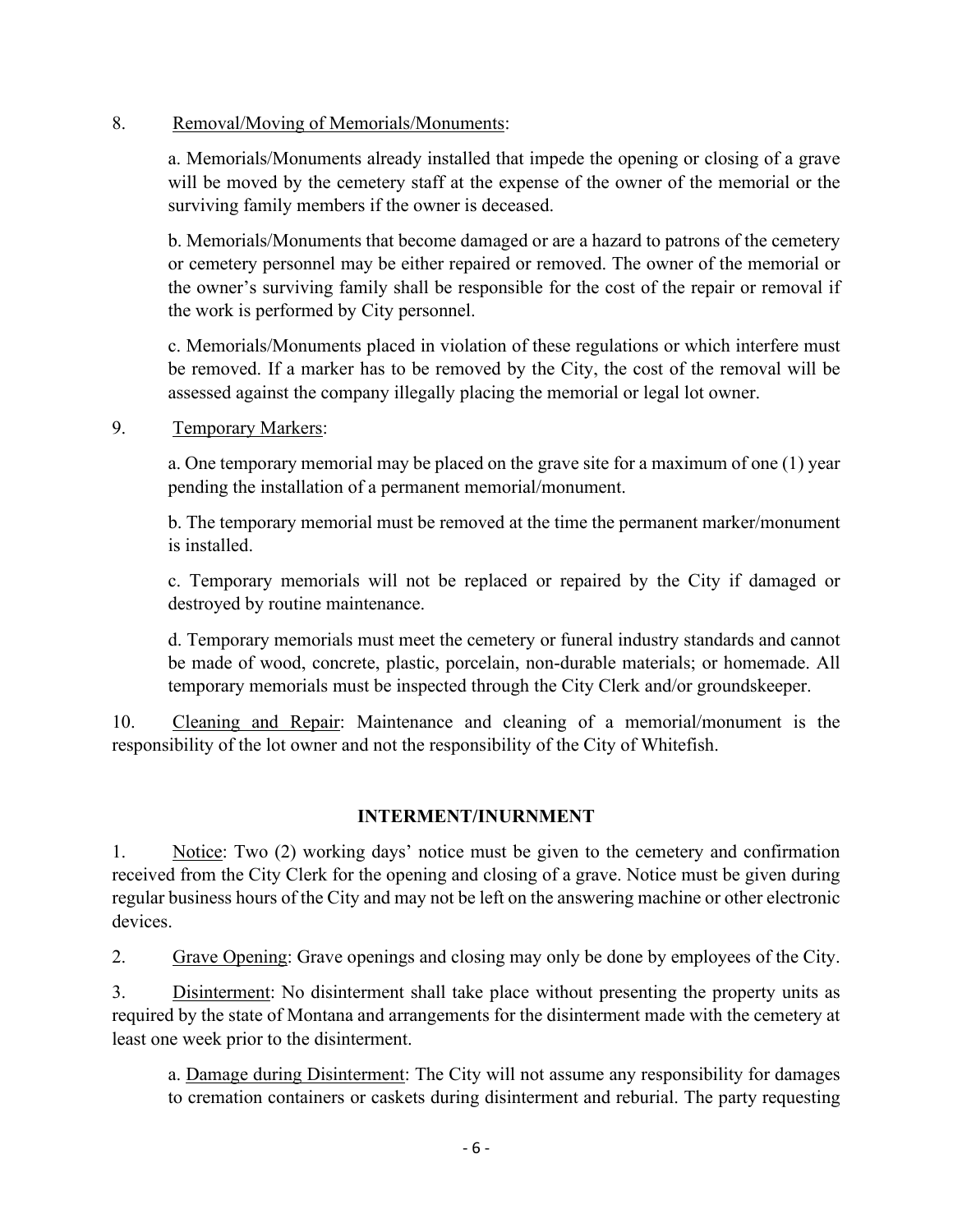the disinterment shall accept the responsibility for any damages and any costs relating to those damages.

- 4. Multiple Burials:
	- a. Lawn-crypts are not allowed.
	- b. Burial in a full-size lot is limited to:
		- One casketed burial (deepest) and four inurnments that are placed in cremation urns: or
		- Four (4) cremated remains in urns.
		- Disinterment of cremated remains is prohibited if placed prior to full burial.
	- c. Burial in a Cremation lot/Columbarium Niche
		- One inument will be allowed in a cremation lot.
		- Two inurnments are allowed in the above ground Columbarium niche units

5. Scattering Cremated Remains: The scattering of cremated remains is not allowed on cemetery grounds.

## **CONDUCT IN THE CEMETERY**

- 1. Fireworks: Fireworks are not allowed on or within the cemetery grounds
- 2. Animals:

a. No person shall hunt or disturb any animal life on cemetery grounds. This prohibition shall not apply to wildlife management personnel or animal control officers while performing their official duties.

b. Pets shall be restrained and under the strict control of some person in charge of such pet by means of a rope, strap, chain, or leash, securely fastened to such pet, and held by such person in charge. Such person shall remove any feces deposited by such pet.

c. Service Animals are allowed

3. Alcohol/Drugs: Possession or use of alcoholic beverages or illegal drugs is prohibited on the cemetery grounds.

4. Boisterous Behavior: Boisterous behavior or activities are not allowed on the cemetery grounds.

5. Vandalism: Vandalism is prohibited on the cemetery grounds, including but not limited to, defacing any wall, marker or memorial or activity that changes the cemetery grounds in any way.